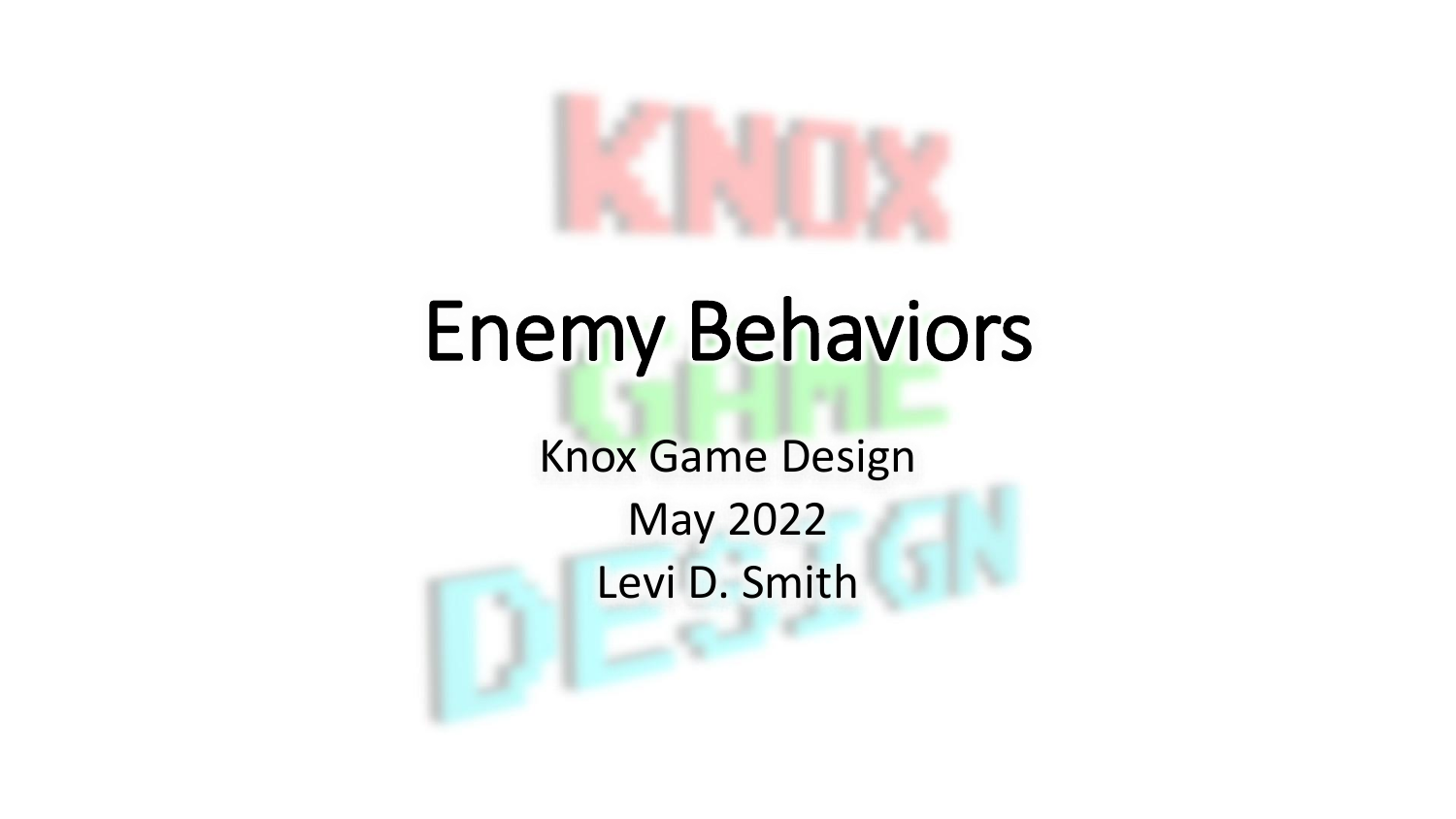## Basic Enemy Class

- Position (float): x, y
- Size (int): w, h
- Velocity (float): vel\_x, vel\_y
- Sprite images

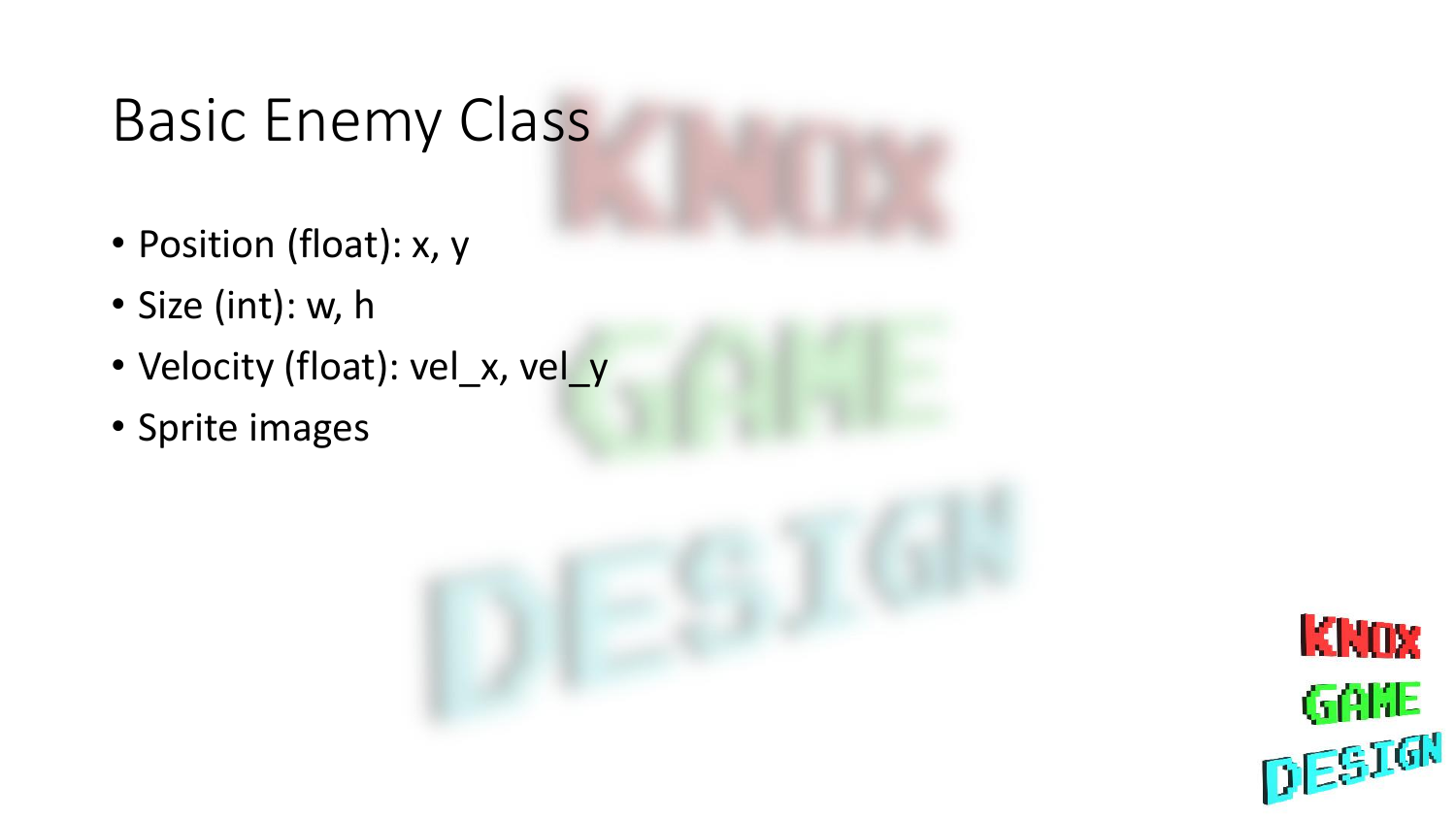- Move back and forth
	- $x == vel x * delta_time$
- Timer based
	- Requires countdown variables (float)
		- Current countdown
		- Max countdown
	- vel\_change\_countdown = max\_countdown
	- vel\_change\_countdown -= delta\_time
	- if (vel\_change\_countdown <= 0)
		- vel\_ $x = vel_x * -1$
		- vel\_change\_countdown += max\_countdown
- Collision based
	- Requires collision detection method
	- Check collision with all solid objects
	- If collide with object
	- vel  $x = vel x * -1$
	- Simplified version of "bounce"



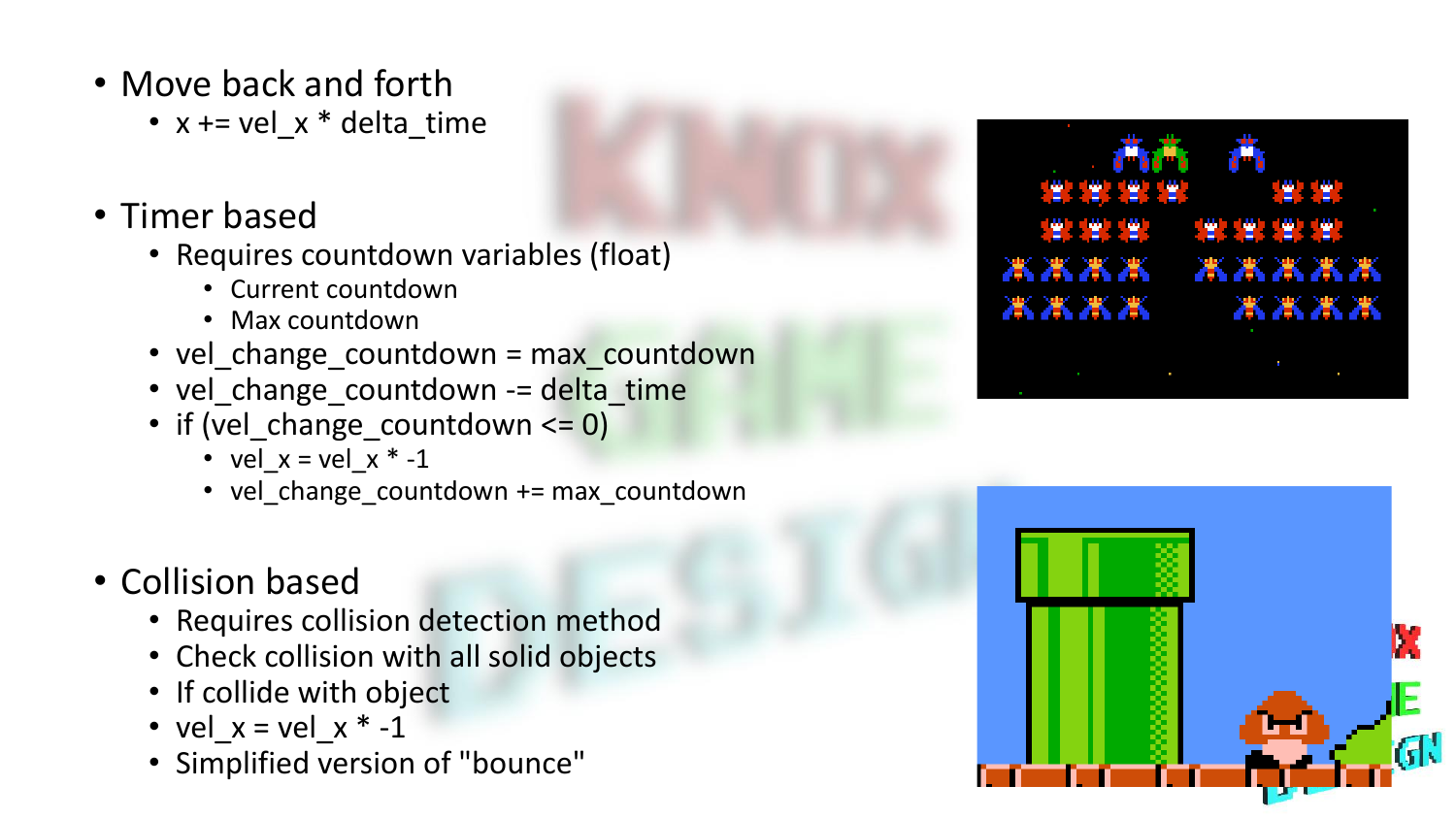- Proximity, Alert and chase
	- variables: alert distance (float), is chasing (bool)
	- if distance(player.pos, enemy.pos) < alert\_distance
		- enemy.isChasing = true
	- if (enemy.isChasing)
		- enemy.pos += move\_towards(player.pos) \* delta\_time
- distance =  $((x_1 x_2)^2 + (y_1 y_2)^2)^{1/2}$ 
	- *(Pythagroean theorem)*
- Chase end conditions
	- Distance from player
		- constant: chase end distance (float)
		- if (distance(player.pos, enemy.pos) > stop\_chasing\_distance)
			- enemy.isChasing = false
	- Timer based
		- variable: chase end countdown (float), constant: max chase end countdown(float)
		- if (chase\_end\_countdown <= 0f)



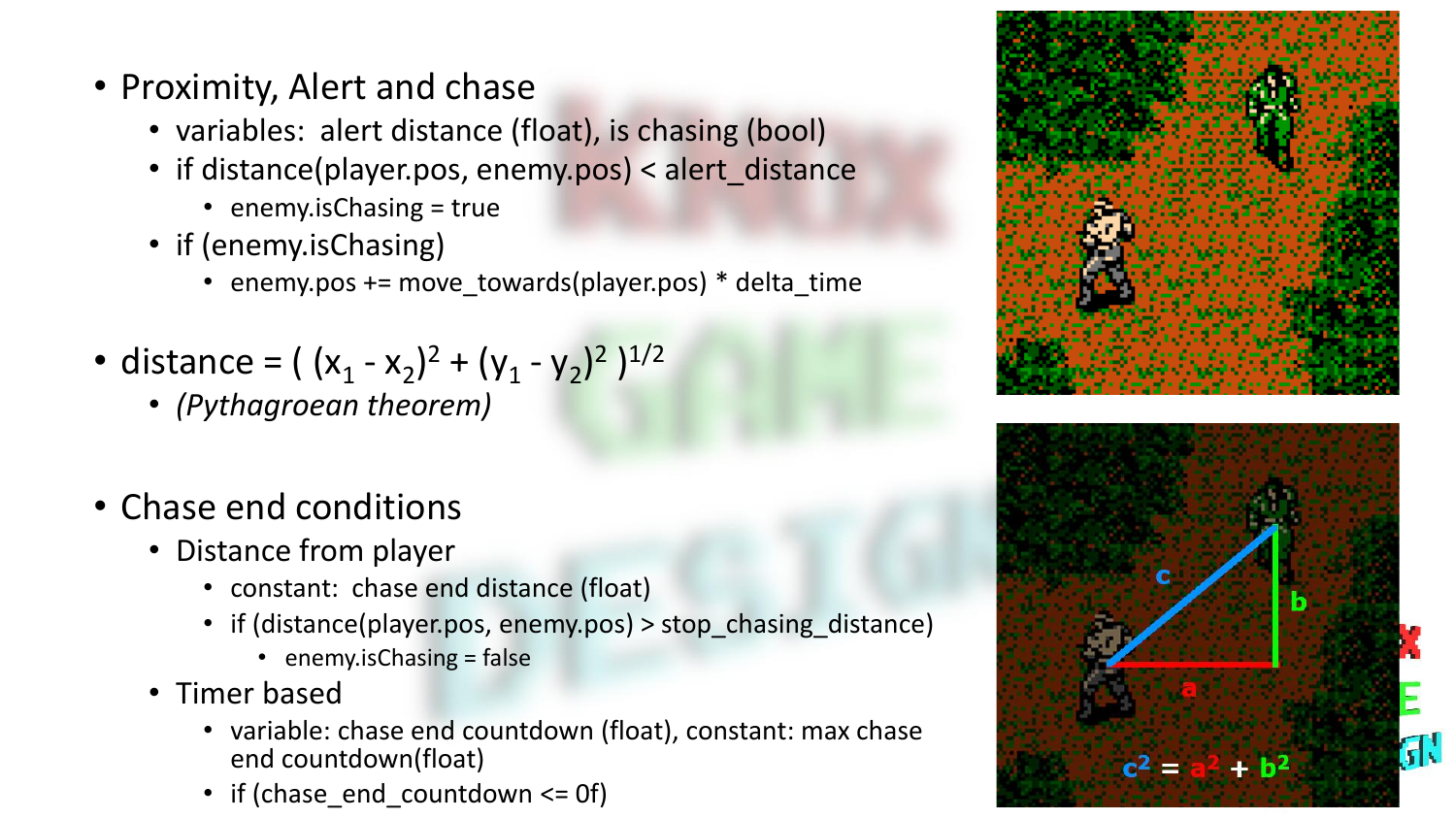- Move, Stop, Change Direction
- Variables: move countdown, max move countdown, stop countdown, max stop countdown
- def change direction()
	- vel\_x = speed  $*$  cos(rand\_angle)
	- vel\_y = speed  $*$  sin(rand\_angle)
	- random angle from 0 to 360 degrees, set x\_vel and y\_vel using speed \* sine/cosine(angle)
- if (wait countdown  $> 0$ )
	- wait countdown -= delta time
	- if (wait countdown  $\leq 0$ )
		- change\_direction()
		- moving countdown = max moving countdown
- if (moving\_countdown > 0)
	- $x == vel x$
	- $y == vel y$
	- moving\_countdown -= delta\_time
	- if(moving countdown  $\leq 0$ )
		- wait\_countdown = max\_wait\_countdown